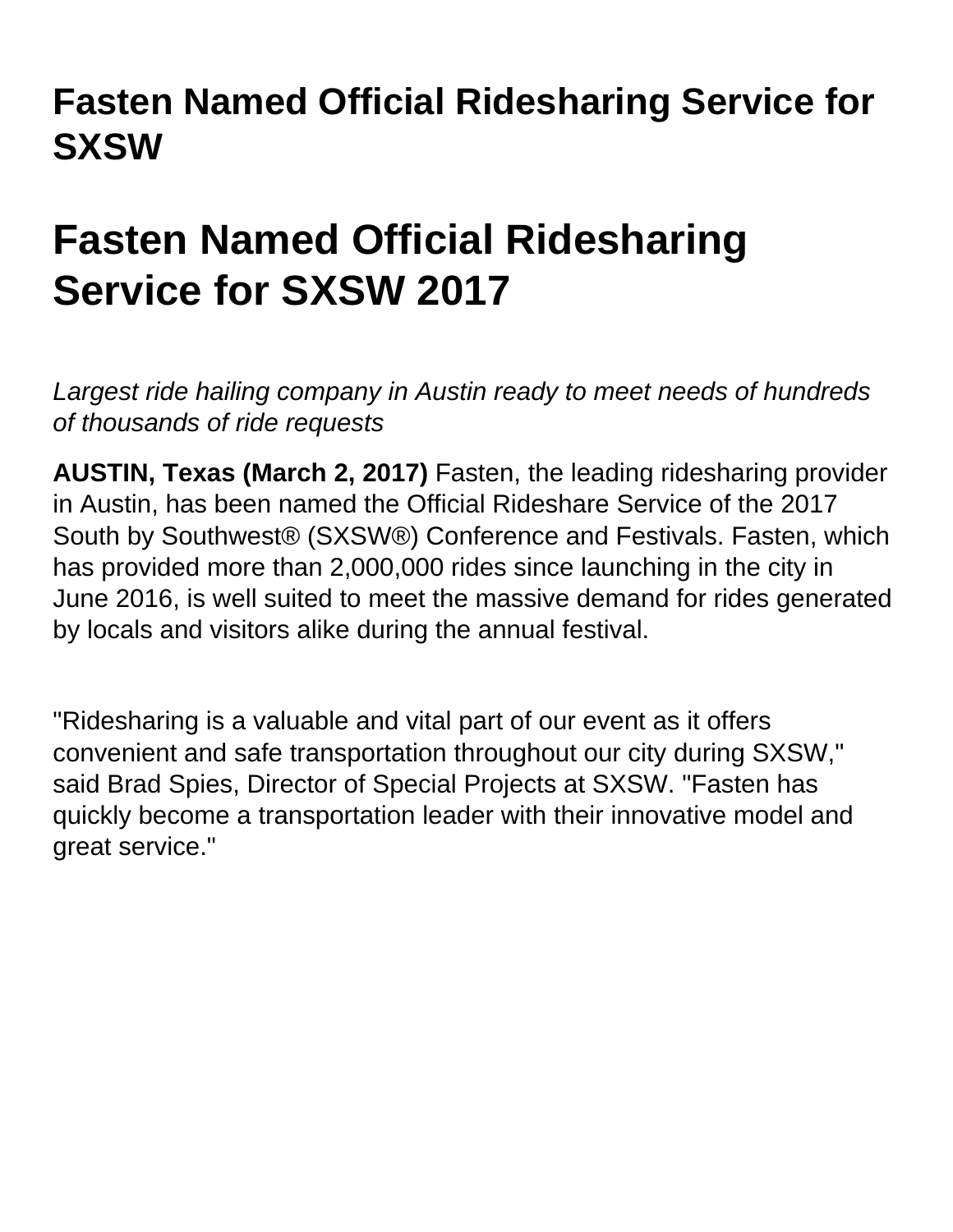With Fasten's expansive network of drivers, pickup times typically average less than three minutes within the Austin City Limits and less than two minutes in downtown. Fasten has ramped up driver recruiting and onboarding efforts in recent weeks to boost the number of drivers to meet the increased demand during SXSW. The company considers its drivers to be customers, who pay Fasten a flat fee of \$.99 for each ride, compared to the 25-30 percent of the total fare that other ridesharing companies charge their drivers. Since its launch, Fasten drivers have earned more than \$30 million in income.

"Our support of the festival reflects our commitment to the community, and being part of SXSW is the highest it can get," said Kirill Evdakov, cofounder and CEO of Fasten. "We are ready to meet the challenge of hundreds of thousands of trips during the festival and showcase our People First approach."

In addition to SXSW, Fasten has also supported several other area events, including: Keep Austin Weird Fest and 5k; Out of Bounds Comedy Festival; Texas Craft Brewers Festival; Austin Film Festival; AustOberfest; Zombie Ball; and Austin's New Year. During SXSW first time riders can get \$5 off their first ride with code PEOPLEFIRST. The Fasten app is available for free download in the App Store and Google Play.

Fasten aims to upend the current model for ridesharing by investing in its drivers and working closely with cities to solve transportation challenges. Fasten's strong driver retention and rider loyalty reduces overall costs of acquisition, and has resulted in a profitable and sustainable business model.